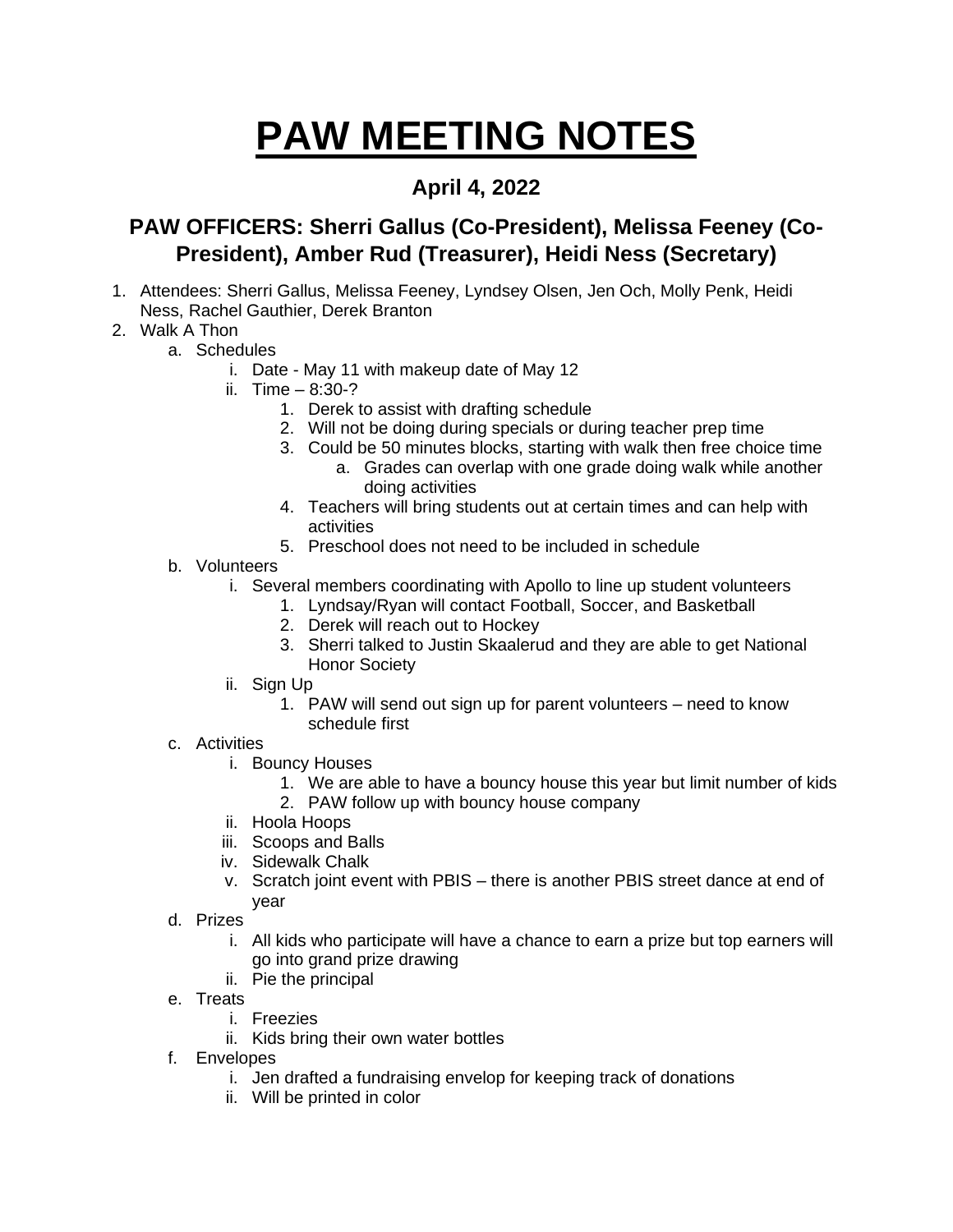- iii. Design is good, Jen will add boxes for tracking check, cash, venmo and also remove text about donation amount
- 3. Food truck party instead of picnic
	- a. Social event with option to purchase food
	- b. Westwood would get x% of profits
	- c. Sherri will start reaching out to vendors
	- d. Possible trucks
		- i. Mr. Twisty
		- ii. NorthStar Donut Truck
		- iii. Lilys Wings
		- iv. Grizzley's
		- v. Kona Ice
		- vi. Wandering Cow
		- vii. Christine's Cheesecake
	- e. Lunch tables can be rolled out and put in middle of parking lot with trucks around the edge, similar to Trunk or Treat
	- f. Target date May  $19<sup>th</sup> 5:30-7:00$
	- g. Set ground rules
		- i. No pets, scooters, or bikes
		- ii. All children must be accompanied by an adult
- 4. Robotics
	- a. Robotics team has been very successful this year and is involved in several out of state competitions
		- i. Heading to World's competition in TX
		- ii. Families are raising their own money to get there
		- iii. PAW paying registration fees
	- b. PAW will look into increasing the budget next year
	- c. Other funding ideas
		- i. Robotics Team host a tournament, one robotics meet in the past raised \$900
		- ii. PAW can have a fundraiser specific for robotics
			- 1. Meat Raffle
			- 2. Silent Auction
	- d. If program gets big enough, maybe look at forming a robotics booster club
- 5. Teacher Appreciation
	- a. May 2nd-6th
	- b. Panera delivery
		- i. Coffee, bagels, and cream cheese
		- ii. Need to have ready by 7:45 am
	- c. Will need signup to send to families
	- d. How many teachers? 55, close to 100 including paras and counselors
- 6. Future Fundraising
	- a. Signed contract with Believe for next year
	- b. Coin Wars
	- c. Corporate Sponsorships
		- i. Can use template letter to solicit sponsorships one letter for previous sponsors with thank you, one letter for new sponsors
		- ii. Start finding sponsorships now for summer shirt purchasing
		- iii. Past Sponsors
			- 1. Liberty Bank
			- 2. Toyota
			- 3. Coborn's